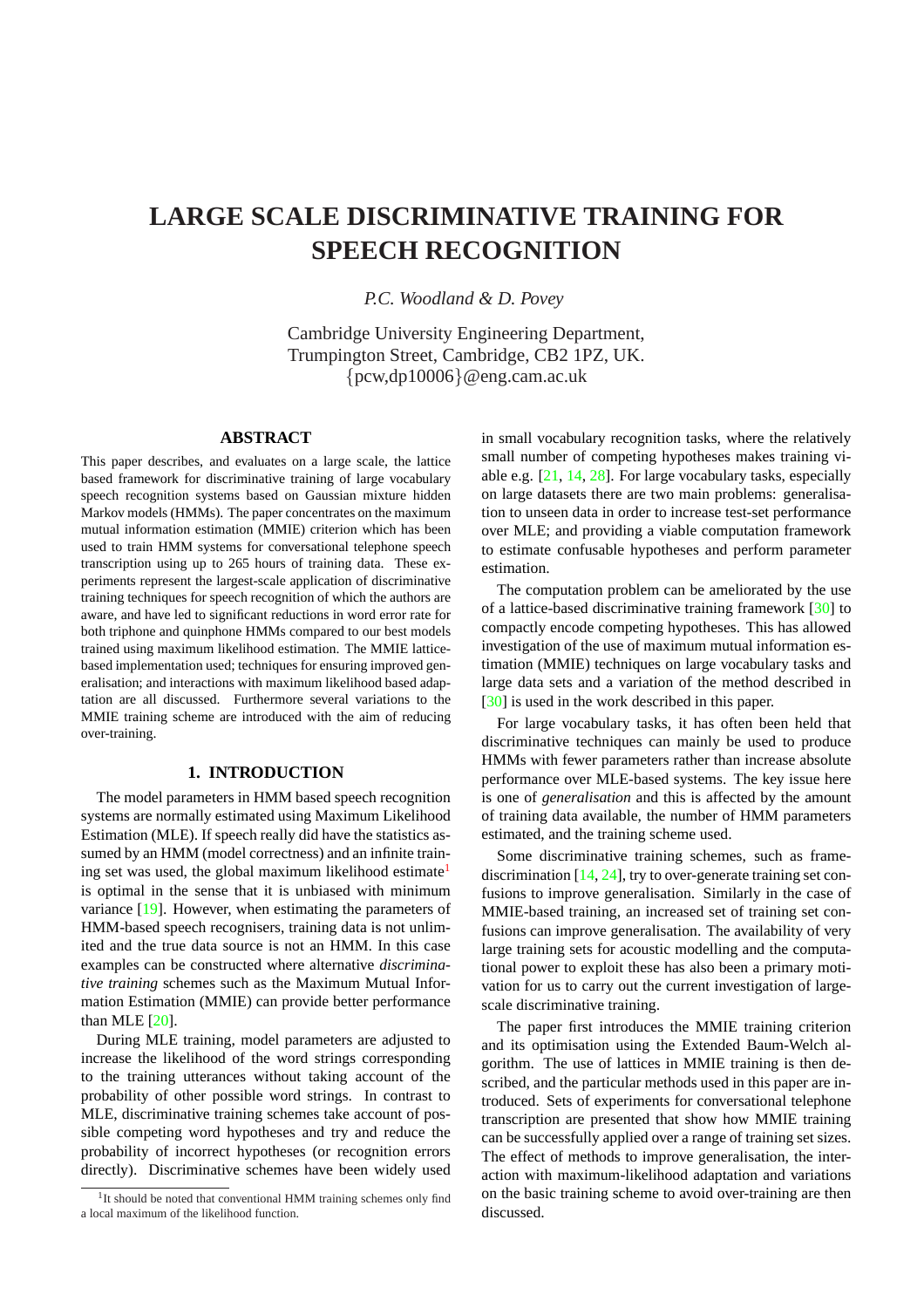#### **2. MMIE CRITERION**

<span id="page-1-0"></span>MLE increases the likelihood of the training data given the correct transcription of the training data: models from other classes do not participate in the parameter reestimation. MMIE training was proposed in [1] as an alternative to MLE and maximises the mutual information between the training word sequences and the observation sequences. When the language model (LM) parameters are fixed during training (as they are in this pa[pe](#page-9-0)r and in almost all MMIE work in the literature), the MMIE criterion is equivalent to Conditional Maximum Likelihood Estimation (CMLE) proposed in [19]. CMLE increases the *a posteriori* probability of the word sequence corresponding to the training data given the training data. However the technique is still normally referred to as MMIE and we use this term in this paper.

For R training observations  $\{\mathcal{O}_1, \mathcal{O}_2, \ldots, \mathcal{O}_r, \ldots \mathcal{O}_R\}$ with corresponding transcriptions  $\{w_r\}$ , the CMLE/MMIE objective function is given by

$$
\mathcal{F}_{\text{MMIE}}(\lambda) = \sum_{r=1}^{R} \log \frac{p_{\lambda}(\mathcal{O}_{r} | \mathcal{M}_{w_r}) P(w_r)}{\sum_{\hat{w}} p_{\lambda}(\mathcal{O}_{r} | \mathcal{M}_{\hat{w}}) P(\hat{w})}
$$
(1)

where  $\mathcal{M}_w$  is the composite model corresponding to the word sequence w and  $P(w)$  is the probability of this sequence as determined by the language model. The summation in the denominator of  $(1)$  is taken over all possible word sequences  $\hat{w}$  allowed in the task and it can be replaced by

$$
p_{\lambda}(\mathcal{O}_{r}|\mathcal{M}_{\text{den}}) = \sum_{\hat{w}} p_{\lambda}(\mathcal{O}_{r}|\mathcal{M}_{\hat{w}}) P(\hat{w})
$$
 (2)

where  $\mathcal{M}_{den}$  encodes the full acoustic and language model used in recognition.

It should be noted that optimisation of  $(1)$  requires the maximisation of the numerator term  $p_{\lambda}(\mathcal{O}_r|\mathcal{M}_{w_r})$ , which is identical to the MLE objective function, while simultaneously minimising the denominator term  $p_{\lambda}(\mathcal{O}|\mathcal{M}_{den})$ . Since the denominator includes all possible word sequences (including the correct one) the objective function has a maximum value of zero. The minimisation of the denominator might ordinarily involve doing a recognition pass on all the training data for each iteration of MMIE training. While this is viable for small vocabulary tasks, it is too computationally expensive for large vocabulary tasks when, for instance, cross-word context dependent acoustic models are used in conjunction with a long span language model. Therefore, an approximation to the denominator is required for the computational load to be feasible.

Another notable feature of the MMIE objective function is that it gives greater weight to training utterances which have a low posterior probability of the correct word sequence. This feature, further discussed in [12, 28], contrasts with the situation in MLE where all training utterances are equally weighted. While it has been argued that MMIE may give undue weight to outlier training utterances, attempts in [28] to modify the criterion to deweight t[raining](#page-9-0) utterances

far from the decision boundary, in a similar way to Minimum Classification Error (MCE) training [2], did not result in improved recognition performance.

## **3. EXTENDED BAUM-WELCH ALGORITHM**

The MMIE objective function can be op[tim](#page-9-0)ised by any of the standard gradient-based methods although these are either slow to converge or, if using second order information, may be impractical for very large systems. Hence in this work, we have used a version of the Extended Baum-Welch (EBW) algorithm for optimisation.

The EBW algorithm uses re-estimation formulae reminiscent of those used by the standard Baum-Welch algorithm for MLE training. It is shown in [9] that a re-estimation formula of the form

$$
\hat{\lambda}_{i,j} = \frac{\lambda_{i,j}(\frac{\partial \mathcal{F}}{\partial \lambda_{i,j}} + D)}{\sum_{k} \lambda_{i,k}(\frac{\partial \mathcal{F}}{\partial \lambda_{i,k}} + D)}
$$
(3)

will converge to give a local optimum of  $\mathcal{F}(\lambda)$  for a sufficiently large value of the constant D.

#### **Mean and Variance Updates**

For continuous density HMMs, such as used in this work, the formula in (3) does not lead to a closed form solution for the re-estimation of means and variances. However, using a discrete approximation to the Gaussian distribution, Normandin [22] showed that the mean of a particular dimension of the Gaussian for state j, mixture component  $m$ ,  $\mu_{jm}$  and the corresponding variance,  $\sigma_{jm}^2$  (assuming diagonal covariance matrices) can be re-estimated by

$$
\hat{\mu}_{jm} = \frac{\{\theta_{jm}^{\text{num}}(\mathcal{O}) - \theta_{jm}^{\text{den}}(\mathcal{O})\} + D\mu_{jm}}{\{\gamma_{jm}^{\text{num}} - \gamma_{jm}^{\text{den}}\} + D}
$$
(4)

$$
\hat{\sigma}_{jm}^2 = \frac{\left\{\theta_{jm}^{\text{num}}(\mathcal{O}^2) - \theta_{jm}^{\text{den}}(\mathcal{O}^2)\right\} + D(\sigma_{jm}^2 + \mu_{jm}^2)}{\left\{\gamma_{jm}^{\text{num}} - \gamma_{jm}^{\text{den}}\right\} + D} - \hat{\mu}_{jm}^2
$$
\n(5)

In these equations, the  $\theta_{j,m}(\mathcal{O})$  and  $\theta_{j,m}(\mathcal{O}^2)$  are sums of data and squared data respectively, weighted by occupancy, for mixture component  $m$  of state  $j$ , and the Gaussian occupancies (summed over time) are  $\gamma_{jm}$ . The superscripts num and den refer to the model corresponding to the correct word sequence, and the recognition model for all word sequences, respectively.

#### **Setting** D

A key issue in using the update equations, (4) and (5), is setting the constant  $D$ . If the value set is too large then training is very slow (but stable) and if it is too small the updates may not increase the objective function on each iteration. A useful lower bound on  $D$  is the value which ensures that all variances remain positive. In [30] this lower bound constraint was shown to lead to a system of quadratic inequalities to find a suitable value of  $D$ , and in fact  $D$  was set to twice that value. Furthermore, using a single global value of  $D$  can lead to very slow convergenc[e, an](#page-9-0)d in [30] a phone-specific value of  $D$  was used.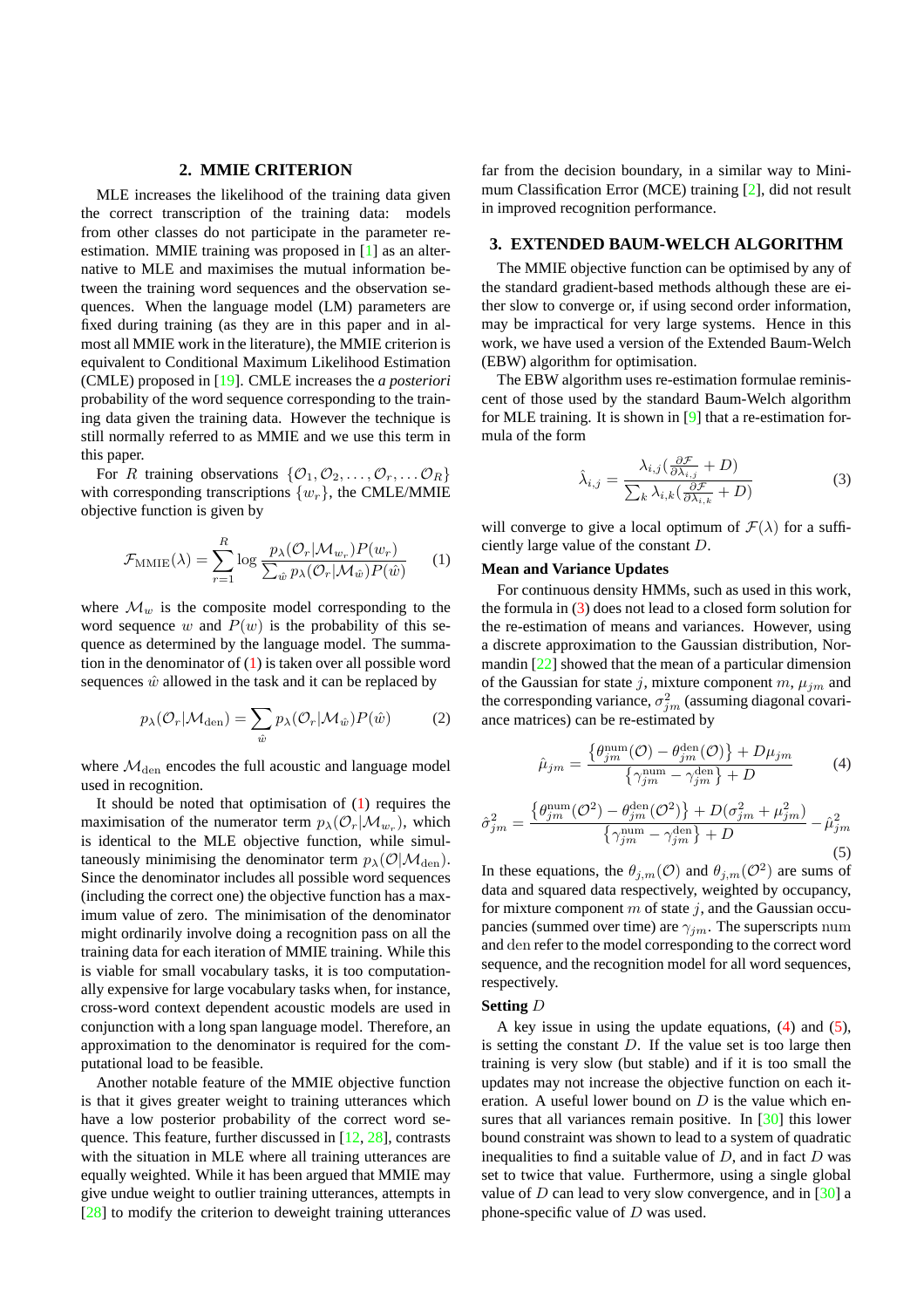In preliminary experiments for the work reported here, it was found that the convergence speed could be further improved if D was set on a per-Gaussian level, i.e. a Gaussian specific  $D_{im}$  was used. It was set at the maximum of i) twice the value necessary to ensure positive variance updates for all dimensions of the Gaussian; or ii) a global constant  $E$ multiplied by the denominator occupancy  $\gamma_{jm}^{\text{den}}$ .

The bulk of the experiments in this paper use a value of  $E = 1$ . However, in Section 8, the use of other values for E are investigated: either  $E = 2$  or a value termed  $E =$  halfmax. The latter setting is found by first computing the value of  $D_{im}$  as twice the minimum value for positive variances for each Gaussian and t[hen](#page-7-0) setting  $E$  to half the maximum value of  $\frac{D_{jm}}{\gamma_{im}^{den}}$  for all Gaussians. The scheme results in a way of setting E that is fairly task and HMM-set independent. When  $E = \text{halfmax}$  was used for the experiments in this paper,  $E$  increased from about 2 to 6 as training progressed.

#### **Mixture Weight & Transition Probability Updates**

The originally proposed re-estimation formula for the mixture weight parameters  $c_{jm}$  follows directly from (3)

$$
\hat{c}_{jm} = \frac{c_{jm} \left\{ \frac{\partial \mathcal{F}}{\partial c_{jm}} + C \right\}}{\sum_{\hat{m}} c_{jm} \left\{ \frac{\partial \mathcal{F}}{\partial c_{jm}} + C \right\}}
$$
(6)

The constant  $C$  is chosen such that all mixture weights are positive. However, the derivative

$$
\frac{\partial \mathcal{F}}{\partial c_{jm}} = \frac{1}{c_{jm}} (\gamma_{jm}^{\text{num}} - \gamma_{jm}^{\text{den}})
$$
(7)

is extremely sensitive to small-valued parameters. As an alternative, a more robust approximation for the derivative was suggested in [18]:

$$
\frac{\partial \mathcal{F}}{\partial c_{jm}} \approx \frac{\gamma_{jm}^{\text{num}}}{\sum_{\hat{m}} \gamma_{j\hat{m}}^{\text{num}}} - \frac{\gamma_{jm}^{\text{den}}}{\sum_{\hat{m}} \gamma_{j\hat{m}}^{\text{den}}}
$$
(8)

This method [wa](#page-9-0)s used, for example, by  $[21, 30]$ . Unfortunately this update rule can lead to instability as training proceeds and so an alternative was sought.

The alternative mixture weight update rule suggested here is free from smoothing constants, and info[rma](#page-9-0)l [exp](#page-9-0)eriments have shown that normally it results in a faster increase in the overall MMIE objective function than the above approach with the derivative approximation in  $(8)$ .

For a particular state  $j$ , the mixture weight update used in this paper consists of finding the mixture weights  $\hat{c}_{jm}$  which maximise the following function:

$$
\sum_{m=1}^{M} \gamma_{jm}^{\text{num}} \log \hat{c}_{jm} - \frac{\gamma_{jm}^{\text{den}}}{c_{jm}} \hat{c}_{jm} \tag{9}
$$

subject to the sum-to-one constraint. In (9), the  $c_{jm}$  are the original weights and the  $\gamma_{im}$  are the mixture component occupancies. A proof that maximising (9) will increase the objective function is given in  $[25]$  and uses the assumption that as each mixture weight is varied, the mixture component occupancies that would be obtained from forward-backward alignment will vary by a factor that is between 1 and the ratio of the new to the old mixt[ure w](#page-9-0)eights. For the purposes of the proof, the mixture weight occupancies must also be assumed to be independent of the other parameters in the HMM.

The optimisation of (9) may be performed using a generic function-optimisation routine. However, in the experiments reported here an iterative scheme was used which involves (repeatedly) taking each mixture weight in turn and finding the optimal value of that weight assuming the others' relative values are fixed while maintaining the sum-to-one constraint.

The update equation for a single row of a transition matrix is performed in the same way as the mixture weight update. Note that for both the mixture weights and transition probabilities, if the denominator occupancies are zero the update is equivalent to the standard MLE update.

It should be noted that for the decision-tree tied-state mixture Gaussian HMMs used in the experiments reported here, the effect of MMIE training on the mixture weights (and hence the mixture weight update itself) is relatively unimportant. Of course, for an HMM system using tied mixture models, the mixture weight update rule is of much greater significance.

# **4. LATTICE-BASED MMIE TRAINING: PREVIOUS WORK**

The parameter re-estimation formulae presented in Section 3 require the generation of occupation and weighted data counts for both the numerator terms which rely on using the correct word sequence and the denominator terms which use the recognition model.

T[he](#page-1-0) calculation of the denominator terms directly is computationally very expensive and so approximations to the denominator have been suggested. Early work suggested using  $N$ -best lists  $[3]$  which are calculated once (from an MLE model set) to approximate the set of possible sentences during MMIE training. However, for even moderately complex tasks and long sentences only a very small number of the probable senten[ces](#page-9-0) will be included. An alternative is to use some type of lattice structure to represent the various likely alternatives. In [23] a looped lattice model was proposed which could include any pronunciation of a particular word at most once. The approach was evaluated using a 2000 word task with a few hours of training data.

A more sophis[tica](#page-9-0)ted approach to the use of word lattices that fully encode sequential acoustic and language model constraints was presented in [29, 30]. The lattices used were generated by the HTK large vocabulary recognition system [31]. The HTK lattices are composed of nodes which represent the ends of words at particular points in time and the arcs that connect these repr[esent p](#page-9-0)articular word pronunciations. The denominator lattices often contain repeated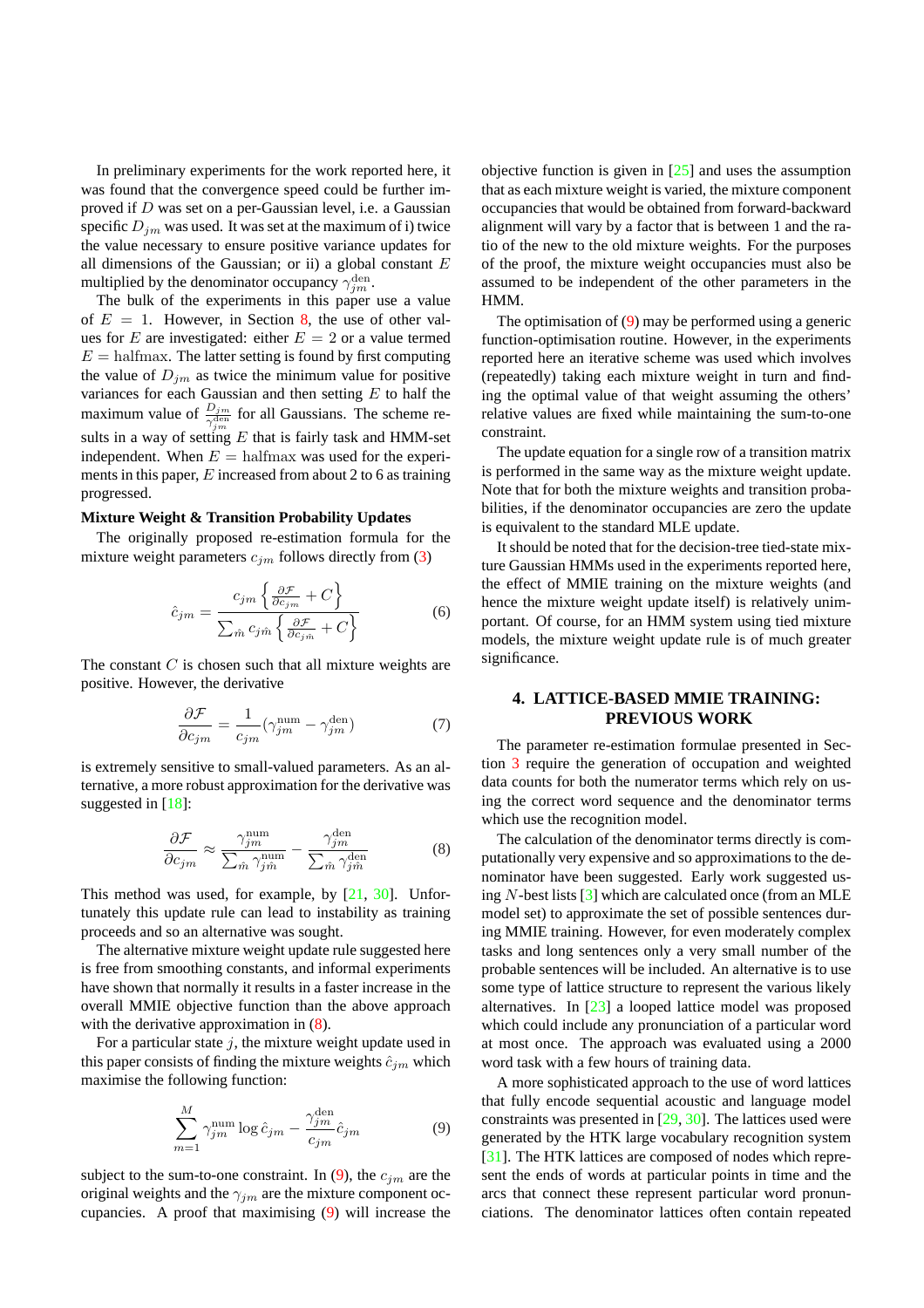arcs/nodes to encode slightly different start/end times and different start/end context-dependent HMMs due to variant previous/following words. Lattices are generated once using an MLE HMM set, and then used repeatedly for several iterations of MMIE training. The technique also uses lattices for collecting the numerator statistics to represent the possibility of alternative pronunciations. In cases where the recognisergenerated denominator lattices did not contain the correct sequence, the denominator lattice was formed by merging the recogniser lattice with the numerator lattice.

Given word lattices for the numerator and denominator, the technique in [30] performed at each iteration a forwardbackward pass at the word lattice node/arc level to generate the posterior probability of a particular lattice arc occurring. The Viterbi state-level segmentation for for each arc was found, and [used](#page-9-0) with the arc posterior probability to calculate the statistics for the EBW re-estimation formulae. The method was used to train HMM sets for up to 65k word vocabulary tasks for the North American Business News corpus using cross-word triphone acoustic models, N-gram LMs, and up to 66 hours of training data.

## **5. IMPROVING MMIE GENERALISATION**

A key issue in MMIE training (and discriminative training in general) is the generalisation performance i.e. the difference between training set and test set accuracy. While MMIE training often greatly reduces training set error from an MLE baseline, the reduction in error rate on an independent test set is normally much less, i.e., compared to MLE, the generalisation performance is poorer. Furthermore, as with all statistical modelling approaches the more complex the model the poorer the generalisation. Since fairly complex models are needed to obtain optimal performance with MLE, it can be difficult to improve these with MMIE training. Therefore it has been widely thought that the major application of discriminative training techniques to large vocabulary recognition tasks is to reduce error rates when relatively few parameters are used rather than to improve the best achievable error rates from MLE training: this paper is aimed at challenging that view.

There have been a number of approaches to try to improve generalisation performance for MMIE-type training schemes, some of which are discussed below. These methods involve trying to increase the amount of confusable data processed during training in some way. The Frame Discrimination (FD) technique, that we have previously investigated, is discussed first. In this paper we have experimented with two other techniques aimed at improving generalisation: weaker language models and acoustic model scaling.

## **Frame Discrimination**

Frame Discrimination (FD) [14] replaces the recognition model probability in the denominator of (1) with all Gaussians in parallel. $<sup>2</sup>$  FD therefore removes many constraints</sup> that make some Gaussian sequences very unlikely (phone model, lexical and LM) but provides far more "confusable" states for any particular utterance. This in turn, as would be expected, reduces training set performance compared to MMIE but improves generalisation. In  $[24]$  it was shown that the improvements obtained by FD were at least as good as those reported by MMIE using the same models and task setup in [30]. It could be argued that FD over-generalises the confusable data set by modelling confusi[ons](#page-9-0) that will never in practice arise, and will perform more poorly for the most challenging recognition tasks with greater inherent acoustic confusa[bilit](#page-9-0)y. It was reported in [32] that FD didn't improve error rates over MLE trained models for a broadcast news recognition task.

#### **Weakened Language Models**

In  $[27]$  it was shown that imp[rov](#page-9-0)ed test-set performance could be obtained using a unigram LM during MMIE training, even though a bigram or trigram was used during recognition. $3$  The aim is to provide more focus on the discriminatio[n pro](#page-9-0)vided by the acoustic model by loosening the language model constraints. In this way, more confusable data is generated which improves generalisation. The use of a unigram LM during MMIE training is further investigated in this paper.

#### **Acoustic Model "Scaling"**

When combining the likelihoods from an HMM-based acoustic model and the LM it is usual to scale the LM log probability. This is necessary because, primarily due to invalid modelling assumptions, the HMM underestimates the probability of acoustic vector sequences leading to a very wide dynamic range of likelihood values.

An alternative to LM scaling is to multiply the acoustic model log likelihood values by the inverse of the LM scale factor (acoustic model scaling). This will produce the same effect as language model scaling when considering only a single word sequence as for Viterbi decoding.<sup>4</sup> However, when likelihoods from different sequences are added, such as in the forward-backward algorithm or for the denominator of (1), the effects of LM and acoustic model scaling are very different. If language model scaling is used, one particular state-sequence tends to dominate the likelihood at any point in time and hence dominates any sums using path likelihood[s.](#page-1-0) However, if acoustic scaling is used, there will be several paths that have fairly similar likelihoods which make a non-negligible contribution to the summations. Therefore acoustic model scaling tends to increase the confusable data set in training by broadening the posterior distribution of state occupation  $\gamma_{jm}^{\text{den}}$  that is used in the EBW update equations. This increase in confusable data also leads to improved generalisation performance.

It should be noted that acoustic scaling is used for similar reasons when finding word posterior probabilities from lat-

<sup>2</sup>A unigram Gaussian level languag[e mo](#page-9-0)del based on training set occurrences is used.

<sup>&</sup>lt;sup>3</sup>Although a unigram was used in MMIE training, the confusable data was also constrained by the word lattices used which were generated with a trigram LM.

<sup>&</sup>lt;sup>4</sup>The acoustic model and LM scaling effects will be identical for the Viterbi path only if all components of the acoustic model log likelihood are scaled including the contribution from transition probabilities.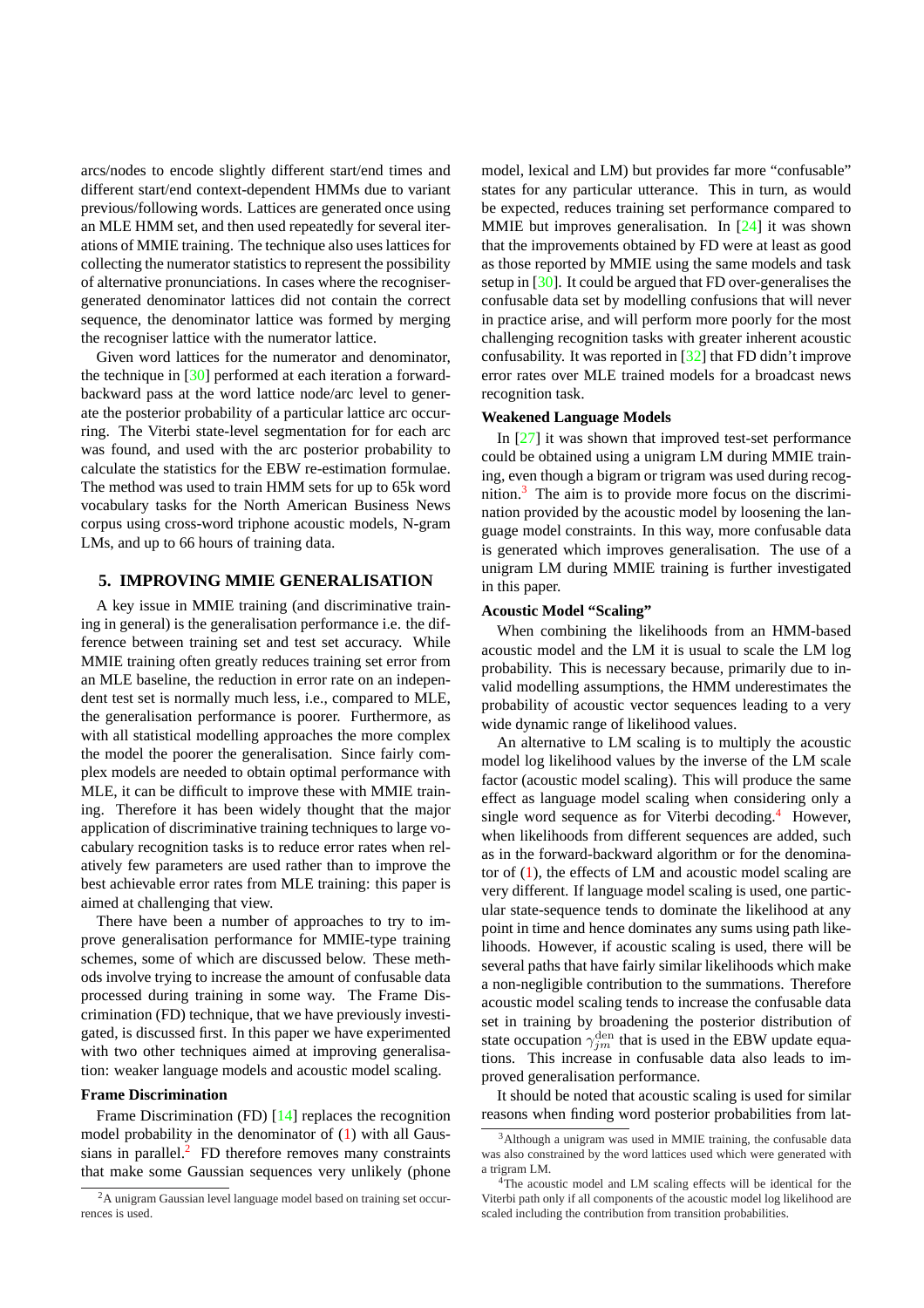tices [17, 4] which are used for either posterior decoding or confidence estimation.

# **6. CURRENT LATTICE-BASED TRAINING METHODS**

The lattice-based training technique used in this paper is based on that in [30] but has various differences in detail. Furthermore several variants of the current scheme have been investigated.

The first step is to generate word-level lattices, normally using an MLE-train[ed H](#page-9-0)MM system and a bigram LM appropriate for the training set. This step is normally performed just once and for the experiments in Section 7 the word lattices were generated in about 5x Real-Time (RT).<sup>5</sup>

The second step is to generate *phone-marked* lattices which label each word lattice arc with a phone/model sequence and the Viterbi segmentation points. These are are found from the word lattices and a particular HMM set, which may be different to the one used to generate the original word-level lattices. In our implementation, these phone marked lattices also encode the LM probabilities used in MMIE training which again may be different to the LM used to generate the original word-level lattices. This stage typically took about 2xRT to generate triphone-marked lattices for the experiments in Section 7, although the speed of this process could be considerably increased.

Given the phone-marked lattices for the numerator and denominator of each training audio segment, two alternative implementations have been used to generate the Gaussianlevel occupation probabilities and associated weighted-data statistics needed for EBW updates. The *full-search* implementation aims to perform a full forward-backward pass at the state-level constrained by the lattice. Pruning is performed by using the phone-marked lattice segmentation points extended by a short-period in each direction.<sup>6</sup> However in the alternative *exact-match* case, a state-level forward-backward pass for each context-dependent model instance in the lattice is performed solely between the Viterbi segmentation points for each model. In both cases, the search was also optimised as far as possible by combining redundantly repeated models which first requires the conversion to a model-level lattice. For the recognition experiments in this paper, these model-level lattices typically have an average lattice density of several hundred arcs. Different optimisations were possible in the two cases and these are discussed below.

#### **Details of the Full-Search Implementation**

For the full-search case, the model-level lattice is compacted by combining instances of the same model which occur in the same position in the same word and overlap in time. A single instance of the model is created with start/end times the minimum/maximum of the two original models. The set of arcs entering/leaving the new combined arc is set to the union of the original sets of transitions, with duplicates removed. This process of lattice reduction is repeated until no further merges are possible and decreases the average lattice density by up to an order of magnitude. A full forward-backward search on the resulting lattice is then performed, with the time information for each phone, extended by a small margin, used for pruning. The acoustic likelihood scaling is performed by directly scaling the values of the state output distribution log probability densities. Typically, the full-search method takes about 1xRT per iteration for the experiments in Section 7.

#### **Details of the Exact-Match Implementation**

The exact-match approach calculates the likelihood of each phone segment in the lattice, based on its start and end times, and then accumulates statistics for the EBW updates using the forward-backward algorithm. There are two possible advantages to this approach. Firstly, only one forwardbackward pass is necessary for a given model with given start and end times, no matter how many times it appears in the lattice and hence the exact-match typically runs twice as quickly as the full-search method. Secondly, the segmentlevel acoustic log likelihoods can be scaled as a whole which keeps multiple parallel confusable models while retaining sharp transitions between states. However, the fact that the segmentation times in the phone-marked lattices are treated as constants across multiple iterations of MMIE training could lead to reduced accuracy.

## **7. MMIE EXPERIMENTS WITH HUB5 DATA**

This section describes a series of MMIE-training experiments using the Cambridge University HTK (CU-HTK) system for the transcription of conversational telephone data from the Switchboard and Call Home English corpora ("Hub5" data). These experiments were performed in preparation for the NIST March 2000 Hub5 Evaluation.

The experiments investigated the effect of different training set and HMM set sizes and types; the use of acoustic likelihood scaling and unigram LMs in training and any possible interactions between MMIE training and maximum likelihood linear regression-based adaptation. All the experiments in this section used the full-search lattice-training implementation and a value of  $E = 1$  to set the Gaussianspecific D for EBW updates. The effect of alternatives will be discussed in Section 8.

#### **Basic CU-HTK Hub5 System**

The CU-HTK Hub5 system is a continuous mixture density, tied-state cross-word context-dependent HMM system based on the HTK HM[M](#page-7-0) Toolkit. The full system operates in multiple passes, using more complex acoustic and language models and unsupervised adaptation in later passes.

Incoming speech is parameterised into cepstral coefficients and their first and second derivatives to form a 39 dimensional vector every 10ms. Cepstral mean and variance normalisation and vocal tract length normalisation is performed for each conversation side in both training and test.

<sup>5</sup>All run times are measured on an Intel Pentium III running at 550MHz. <sup>6</sup>Typically 50ms at both the start and end of each phone.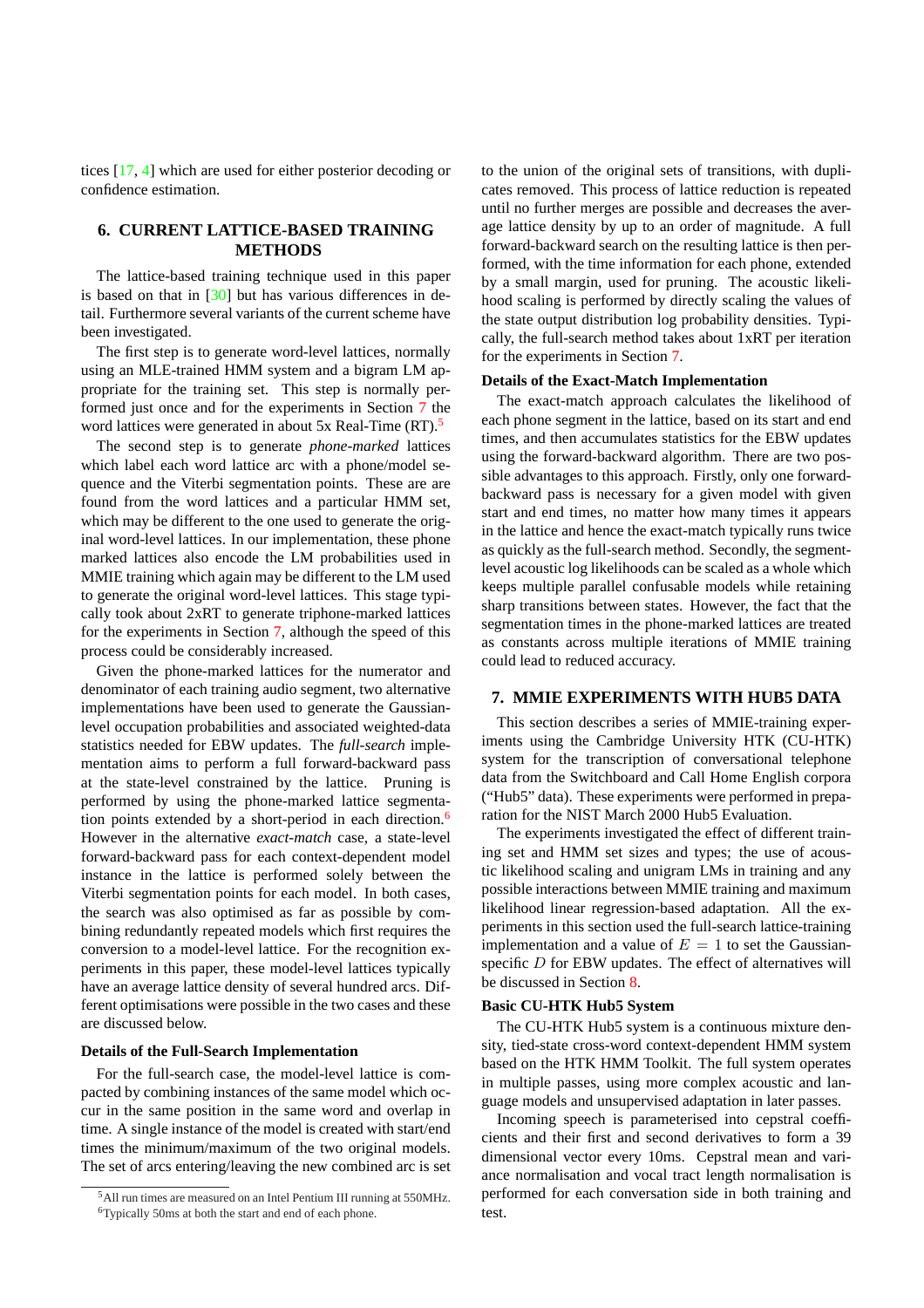The HMMs are constructed using decision-tree based state-clustering [33] and both triphone and quinphone models can be used. The lexicon used in the experiments below was either a 27k vocabulary (as used in [10]) or a 54k vocabulary and the core of this dictionary is based on the LIMSI 1993 WSJ lexic[on.](#page-9-0) The system uses word-based N-gram LMs estimated from an interpolation of Hub5 acoustic training transcriptions and Broadcast News [tex](#page-9-0)ts. In the experiments reported here, trigram LMs are used unless otherwise stated.

The system operates in multiple passes. Triphone models are used in word lattice generation. The lattices are used for both later recognition passes and also during system development. Lattice rescoring was used to generate many of the results given below.

## **Baseline Models and Hub5 Training/Test Data**

Three different training sets and three different test sets were used in the MMIE experiments. The different training sets, ranging from 18 hours to 265 hours in size were used to investigate how well the MMIE approach scales to very large training sets while still allowing many experiments to be run.

The characteristics of the three training sets are shown in Table 1. The Minitrain set, defined by BBN, used BBNprovided transcriptions, while the h5train00 sets used transcriptions based on those provided by Mississippi State University (MSU). All the training sets contain data from the Switchboard I (SWB1) corpus and the h5train00 sets also contain Call Home English (CHE) data. The h5train00sub set is a subset of h5train00 and covers all of the training speakers in the SWB1 portion of h5train00, and a subset of CHE.

| Training     | Total      | <b>Conversation Sides</b> |     |
|--------------|------------|---------------------------|-----|
| <b>Set</b>   | Time (hrs) | SWB1                      | CHE |
| Minitrain    | 18         | 398                       |     |
| h5train00sub | 68         | 862                       | 92  |
| $h5$ train00 | 265        | 4482                      | 235 |

**Table 1:** Hub5 training sets used.

The test sets used were a subset of the 1997 Hub5 evaluation set, eval97sub, containing 10 conversation sides of Switchboard II (SWB2) data and 10 of CHE; the 1998 evaluation data set, eval98, containing 40 sides of SWB2 and 40 CHE sides (in total about 3 hours of data) and the March 2000 evaluation data set, eval00, which has 40 sides of SWB1 and 40 CHE sides.

| Training     | Number of            | Gaussians | Gaussians |
|--------------|----------------------|-----------|-----------|
| <b>Set</b>   | <b>Speech States</b> | per state | per hour  |
| Minitrain    | 3088                 | 12        | 2060      |
| Minitrain    | 3088                 |           | 1030      |
| h5train00sub | 6165                 | 12        | 1090      |
| $h5$ train00 | 6165                 | 16        | 370       |

**Table 2:** Hub5 Triphone Model Sets

Baseline gender independent sets of triphone HMMs were created for each training set and trained using MLE. The number of clustered speech states in each triphone model set; the number of Gaussians per state; and the average number of Gaussians to be trained per hour of training data is given in Table 2. Note that there are two versions of the MLE model set for Minitrain.

#### **Experiments with 18 Hours Training**

Initially we investigated MMIE training using Minitrain with 12 Gaussian/state HMMs which were our best MLE trained models. Lattices were generated on the training set using a bigram LM. The bigram 1-best hypotheses had a 24.6% word error rate (WER) and a Lattice WER (LWER) [31] of 6.2%.

| <b>MMIE</b> | %WER                    |            |  |  |
|-------------|-------------------------|------------|--|--|
| Iteration   | <b>Acoustic Scaling</b> | LM Scaling |  |  |
| $0$ (MLE)   | 50.6                    | 50.6       |  |  |
|             | 50.2                    | 51.0       |  |  |
| 2           | 49.9                    | 51.3       |  |  |
| 3           | 50.5                    | 51.4       |  |  |
|             | 50.9                    |            |  |  |

**Table 3:** 18 hour experiments with 12 mixture component models (eval97sub): comparison of acoustic model and language model scaling.

The Minitrain 12 Gaussian/state results given in Table 3 compare acoustic and language model scaling for several iterations of MMIE training. It can be seen that acoustic scaling helps avoid over-training and the best WER is after 2 iterations. The training set lattices regenerated after a single MMIE iteration gave a WER of 16.8% and a LWER of 3.2%, showing that the technique is very effective in reducing training set error. However, it was found that these regenerated lattices were no better to use in subsequent training iterations and so all further work used just the initially generated word lattices.

The advantage from MMIE training for the 12 Gaussian per state system is small and so a system with fewer Gaussians per state was investigated. As shown in Table 2 the 6 Gaussian system has approximately the same ratio of parameters to training data as our h5train00sub system.

| <b>MMIE</b>      | %WER           |                 |  |
|------------------|----------------|-----------------|--|
| <b>Iteration</b> | Lattice Bigram | Lattice Unigram |  |
| $0$ (MLE)        | 51.5           | 51.5            |  |
|                  | 50.0           | 49.7            |  |
| 2.               | 49.8           | 49.6            |  |
|                  | 50.1           | 50.0            |  |
|                  | 50.8           |                 |  |

**Table 4:** 18 hour experiments with 6 mixture component models (eval97sub): comparison of lattice LMs.

The results from MMIE training of the 6 Gaussian/state Minitrain system (with acoustic scaling) are shown in Table 4 and again show the best performance after two MMIE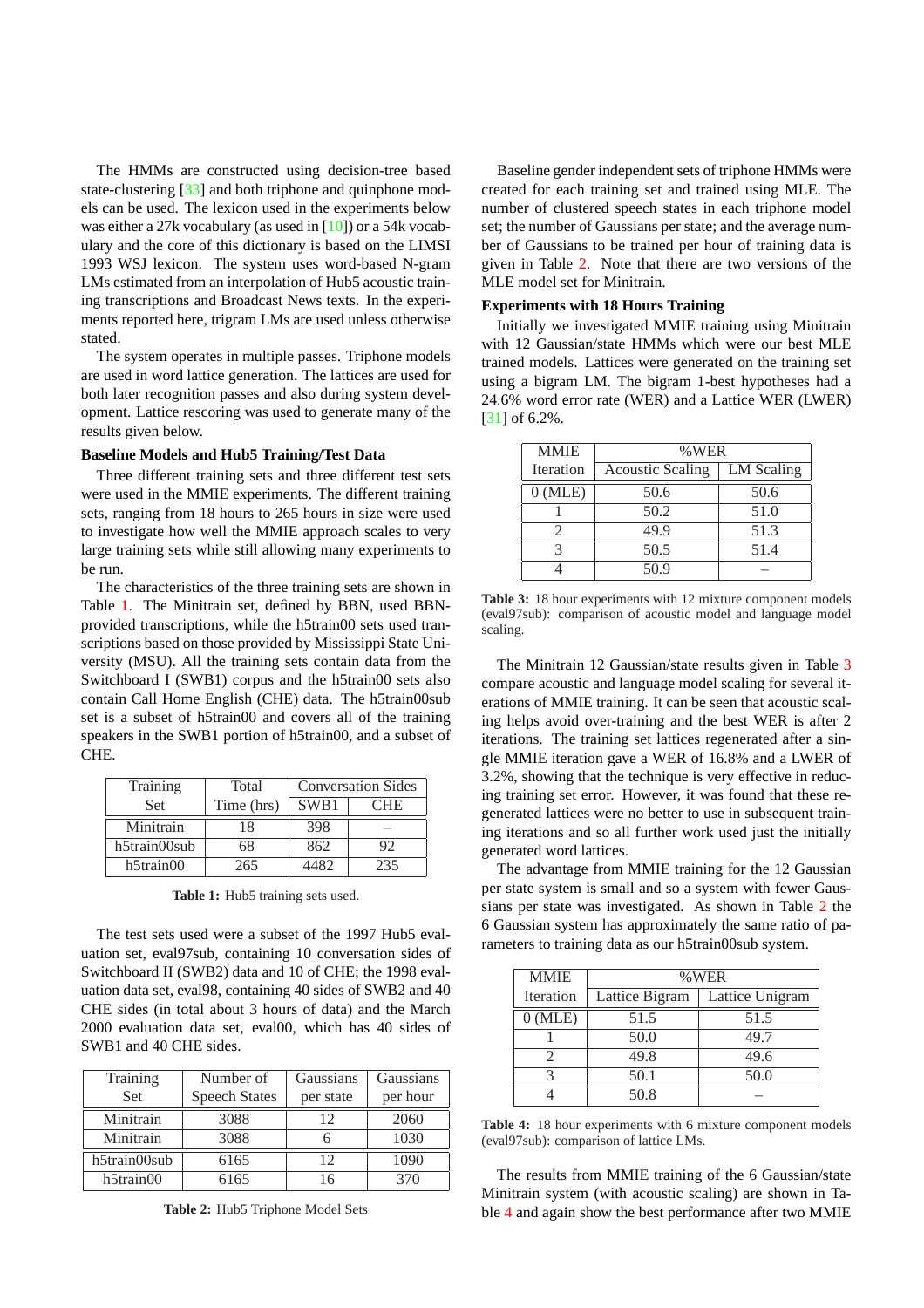iterations. Furthermore the gain over the MLE system is 1.7% absolute if a bigram LM is used and 1.9% absolute if a unigram LM is used: the 6 Gaussian per state MMIEtrained HMM set now slightly outperforms the 12 Gaussian system. Furthermore it can be seen that using a weakened LM (unigram) improves performance a little and in fact the gain from using a unigram is greater if no acoustic scaling is performed: both acoustic scaling and the weakened LM increase the amount and diversity of confusable data.

#### **Experiments with 68 Hours Training**

The effect of using the 68 hour h5train00sub set was investigated next and tests were performed on both the eval97sub and eval98 sets. In this case the phone-marked denominator lattices had a LWER of 7.4%. The results of MMIE training are shown in Table 5.

| <b>MMIE</b> | %WER                  |        |  |
|-------------|-----------------------|--------|--|
| Iteration   | eval97 <sub>sub</sub> | eval98 |  |
| $0$ (MLE)   | 46.0                  | 46.5   |  |
|             | 43.8                  | 45.0   |  |
|             | 43.7                  | 44.6   |  |
|             | 44 1                  |        |  |

**Table 5:** Word error rates on eval97sub and eval98 using h5train00sub training.

Again it can be seen that the peak improvement comes after two iterations, but in this case there is an even larger reduction in error rate than was seen for the 6 Gaussian/state Minitrain experiments: 2.3% absolute on eval97sub and 1.9% absolute on eval98. The word error rate for the 1-best hypothesis from the original bigram word lattices measured on 10% of the training data was 27.4%. The MMIE models obtained after two iterations on the same portion of training data gave an error rate of 21.2%, so again MMIE provided a very sizeable reduction in training set error.

Further experiments using this same training set/baseline model set are given in Section 8.

#### **Triphone Experiments with 265 Hours Training**

The good performance on smaller training sets led us to investigate MMIE training [us](#page-7-0)ing all the available Hub5 data: the 265 hour h5train00 set. The h5train00 set contains 267,611 segments and numerator and denominator word level lattices were created for each trained segment, and from these, phone-marked lattices were generated.

| <b>MMIE</b> | %WER         |                    |  |
|-------------|--------------|--------------------|--|
| Iteration   | eval97sub    | eval <sub>98</sub> |  |
| $0$ (MLE)   | 44.4         | 45.6               |  |
|             | 42.4         | 43.7               |  |
| $1$ (3xCHE) | 42.0         | 43.5               |  |
|             | 41.8         | 42.9               |  |
| $2$ (3xCHE) | 42.7<br>41.9 |                    |  |

**Table 6:** Word error rates when using h5train00 training with and without CHE data weighting (3xCHE).

We also experimented with data-weighting with this setup during MMIE training. The rationale for this is that while the test data sets contain equal amounts of Switchboard and CHE data, the training set is not balanced. Therefore we gave a 3x higher weighting to CHE data during training. The results of these experiments on both the eval97sub and eval98 test sets are shown in Table 6. It can be seen that without data weighting there is an improvement in WER of 2.6% absolute on eval97sub and 2.7% absolute on eval98.

Data weighting gives a further 0.2% absolute on eval98, but rather variable results on eval97sub. However if data weighting is applied during MLE training for eval97sub the MLE baseline improves by 0.7% absolute. It might be concluded that the extra weight placed on poorly recognised data by MMIE training relative to MLE reduces the need for the data weighting technique.

## **Quinphone Model Training**

Since the CU-HTK Hub5 system also uses quinphone models, we also investigated MMIE training of these models using the full h5train00 set. The decision tree state clustering process for quinphones includes questions regarding  $\pm 2$  phone context and word-boundaries. The baseline quinphone system uses 9640 speech states and 16 Gaussians per state to give 580 Gaussians per hour of training data.

The quinphone MMIE training used triphone-generated word lattices, but, since the phone-marked lattices were regenerated for the quinphone models, it was necessary to further prune the word-lattices. The results of MMIE trained quinphones on the eval97sub set are shown in Table 7. Note that these experiments, unlike all previous ones reported here, include pronunciation probabilities.

| <b>MMIE</b> | %WER      |  |  |
|-------------|-----------|--|--|
| Iteration   | eval97sub |  |  |
| $0$ (MLE)   | 42.0      |  |  |
|             | 40.4      |  |  |
| 2           | 39.9      |  |  |
|             | 40.1      |  |  |

**Table 7:** Quinphone MMIE results on eval97sub. Pronunciation probabilities were used.

As with the MMIE training runs discussed above, the largest WER reduction (2.1% absolute) comes after two iterations of training. While MMIE training is still working well, the reductions in error rate are not quite as large as for the triphone models. This may be because of the extra pruning required for the phone-marked lattices, or because there are rather more HMM parameters to estimate.

#### **Interaction with MLLR**

All the above results used models that were not adapted to the particular conversation side. Since model adaptation by parameter transformation using maximum likelihood linear regression (MLLR)  $[15, 6]$  is now a well-established technique, it is important to investigate if there is an interaction between the MMIE trained models and transformation parameters estimated using MLE.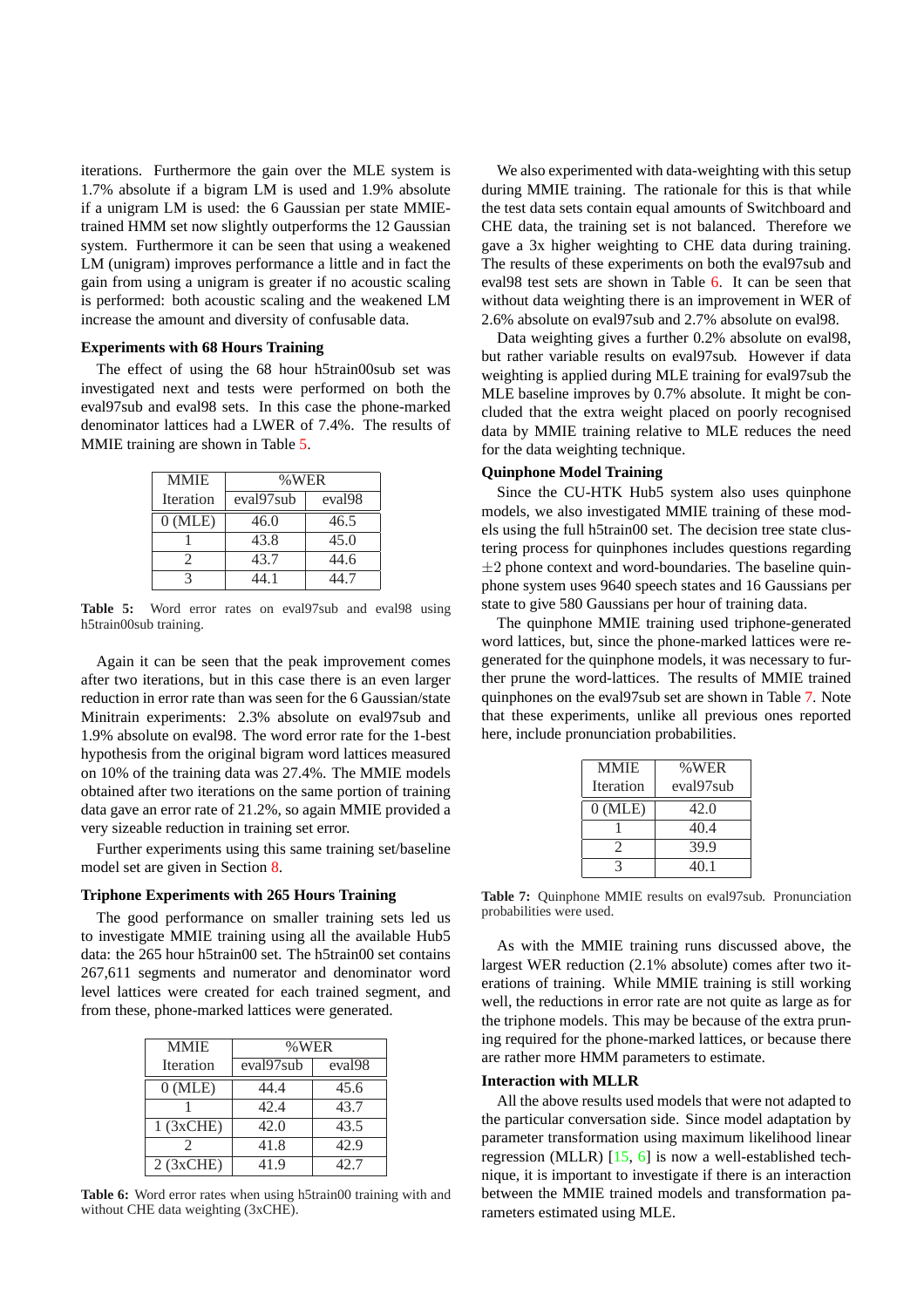<span id="page-7-0"></span>To measure MLLR adaptation performance, MMIE and MLE models (both using CHE data weighting) were used in a full-decode of the test data, i.e. not rescoring lattices, with a 4-gram language model. The output from this first pass was used to estimate a global speech MLLR (block-diagonal mean and diagonal variance) transform. If enough data was available a separate transform was also estimated for silence models and the output from the respective non-adapted pass was used for adaptation supervision. The adapted models were then used for a second full-decode pass. The results of these experiments are shown in Table 8.

| Adaptation | % WER eval98        |      |  |
|------------|---------------------|------|--|
|            | <b>MMIE</b><br>MLE. |      |  |
| None       | 44.6                | 42.5 |  |
| MLLR.      | 42.1                | 39.9 |  |

**Table 8:** Effect of MLLR on MLE and MMIE trained models.

The results show that the MMIE models are 2.1% absolute better than the MLE models without MLLR, and 2.2% better with MLLR. In this case, MLLR seems to work just as well with MMIE trained models: a relatively small number of parameters are being estimated with MLLR and these global transforms keep the Gaussians in the same "configuration" as optimised by MMIE.

#### **March 2000 CU-HTK Hub5 System**

The MMIE triphone and quinphone models were included in the March 2000 CU-HTK Hub5 evaluation system [11]. Although this system incorporates numerous changes compared to that described in [10], the use of MMIE models in the system gave the greatest benefit.

Initial lattices were generated using gender indepen[den](#page-9-0)t MMIE triphone HMMs with a 54k vocabulary and a 4-gram language model. Subsequ[ent](#page-9-0) passes through the data used MMIE triphones and quinphones as well as MLE genderdependent soft-tied [16] triphones and quinphones. All model sets use pronunciation probabilities, iterative MLLR adaptation combined with a global full-variance transform [7]. The final system output for each model set was generated to minimise the [exp](#page-9-0)ected word error rate via confusion networks [17]. The output of the MMIE and MLE model stages were combined via confusion network combination [\[5\]](#page-9-0) to give the final output.

On the eval98 data, this system gives an error rate of 35.0%, a[nd o](#page-9-0)n the March 2000 evaluation data (eval00) 25.4%, which was the lowest error rate obtained in the eval[ua](#page-9-0)tion by a statistically significant margin.<sup>7</sup>

# **8. FURTHER INVESTIGATION OF THE MMIE TRAINING SCHEME**

In this section, the properties of the MMIE training scheme used in Section 7 are investigated along a number of variations. These include the effect of acoustic likelihood scaling on the number of confusable states; the use of the exact-match and full-search lattice processing methods; the effect of different values of the global constant  $E$  on optimisation and test-set performance; and a brief investigation into a modified objective function.

#### **Increased Confusion Data by Acoustic Model Scaling**

To illustrate the effect of acoustic scaling (rather than language model scaling) on the distribution of the posterior probability of state-occupation, the average number of states with a posterior probability greater than 0.01 was computed for both the full-search and the exact-match lattice search procedures. The results are shown in Table 9.

| Search      | Scaling  |      |      |      |
|-------------|----------|------|------|------|
| <b>Type</b> | Acoustic |      | LM.  |      |
|             | num      | den  | num  | den  |
| Full-search | 3.54     | 8.16 | 1.43 | 1.63 |
| Exact-match | 1.78     | 5.58 | 1.26 | 1.45 |

**Table 9:** Average number of states with a posterior probability of occupation greater than 0.01 with and without acoustic scaling.

As expected, acoustic likelihood scaling significantly broadens the posterior probability distribution. It is also noteworthy that the exact-match procedure reduces the number of confusable states quite markedly since models are not computed outside the lattice arc Viterbi segmentation points.

#### **Objective Function Optimisation and Generalisation**



**Figure 1:** MMIE criterion optimisation.

The increase in MMIE objective function and the corresponding test-set error rate (eval97sub) were measured using both the full-search and exact-match schemes and also several values of the global smoothing constant:  $E = 1$ ,  $E = 2$ , and  $E = \text{halfmax}$ . The experiments used the 68 hour h5train00sub training setup with acoustic scaling. The change in objective function as training proceeds is shown in Figure 1 and the corresponding error rates in Figure 2. While there is no consistent difference in WER between

<sup>7</sup>The eval00 test-set consistently yields much lower error rates than eval98 across all recognition systems.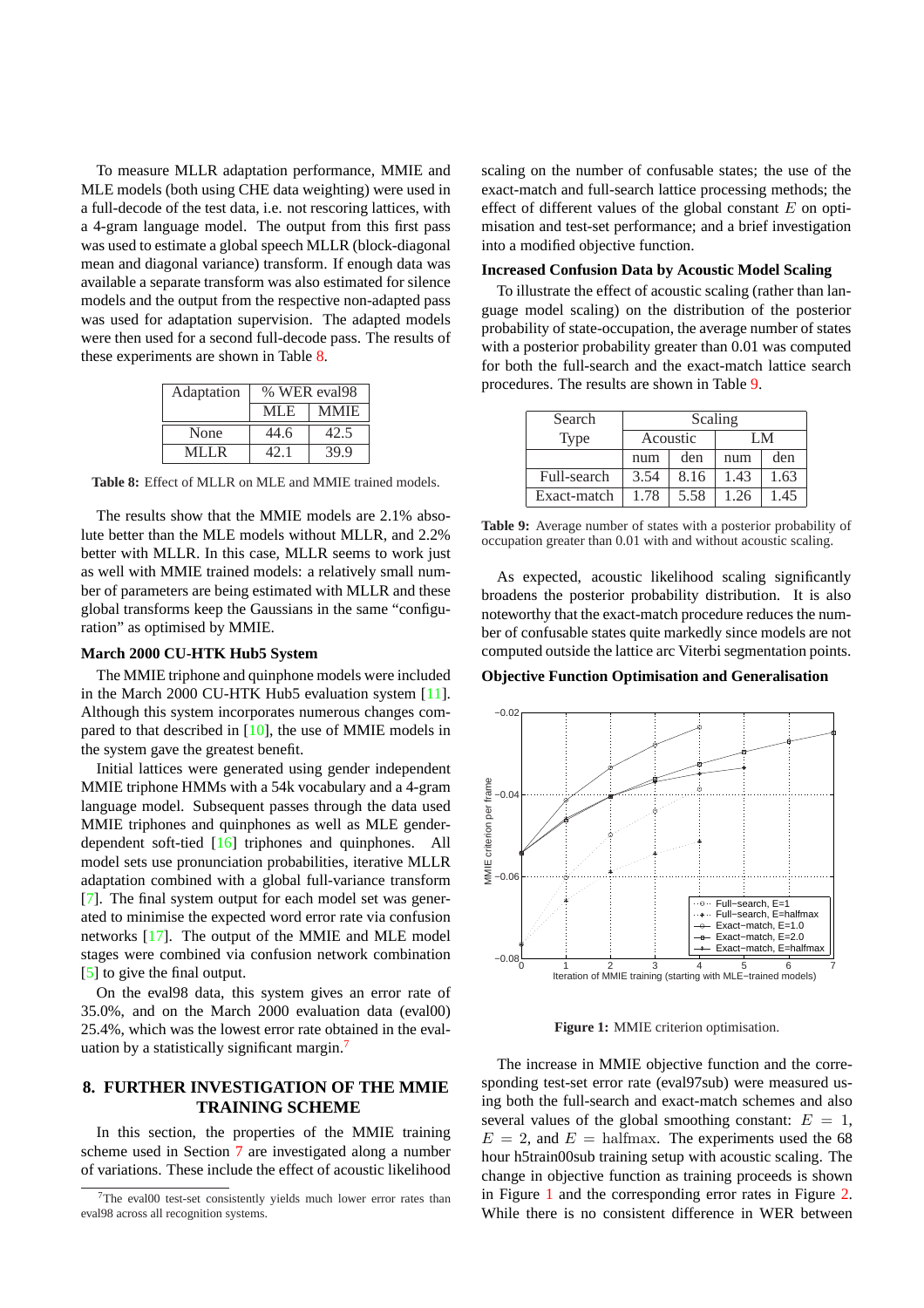

**Figure 2:** Error rates for several MMIE training variants.

full-search and exact-match, our implementation of exactmatch search ran significantly faster.

One problem with using  $E = 1$  is that over-training easily occurs, although the second iteration of MMIE training yields good results. Using a higher value of the global smoothing constant  $E$  which further increases during training, such as  $E = \text{halfmax}$ , results in the objective function being optimised to a poorer final value, but with less danger of over-training. However, the underlying problem is that improving the objective function past a certain point causes the test-set accuracy to deteriorate.

# **H-Criterion Objective Function**

An alternative solution to over-training is to modify the objective function. In particular, an interpolation of the MMIE and MLE objective functions, which gives a type of H-criterion [8], was examined. The function investigated here was

# $0.8\mathcal{F}_{\text{MMIE}} + 0.2\mathcal{F}_{\text{MLE}}$

This objecti[ve](#page-9-0) function can be implemented simply by an appropriate scaling of the MMIE numerator statistics. The exact-match method was used on the h5train00sub training set with  $E = 1$ . Evaluation using the evaly7sub test-set showed that the error-rate converged as the objective function was optimised to yield 43.7% error on the 5th iteration.

While these models gave the same test-set accuracy as conventional MMIE training, it was noted that the model parameters had changed rather less from the MLE parameter values than the pure MMIE ones with the same accuracy: 90% of means were within 0.1 standard deviations of the MLE values, compared to 90% within 0.25 standard deviations for similarly performing pure MMIE models.

## **9. DISCUSSION & CONCLUSIONS**

This paper has discussed the use of discriminative training for large vocabulary HMM-based speech recognition for a training set size and level of task difficulty not previously attempted. It has been shown that significant reductions in word error rates can be obtained for the transcription of conversational telephone speech.

The MMIE objective function was reviewed and the two key issues for its application to large vocabulary tasks were discussed: the efficiency of objective function optimisation and generalisation to test data.

The Extended Baum Welch algorithm, with Gaussian specific D constants, was used and it was shown that two iterations of updating were sufficient to obtain good performance over a large range of data set sizes and model types. Furthermore, a novel updating formula for the mixture weight parameters was introduced.

The use of a weakened language model (a unigram), and, more importantly, acoustic likelihood scaling were investigated as methods of increasing the amount of relevant confusable data during MMIE training. Both these techniques improve generalisation and allow better performance to be obtained with MMIE training using more complex models. Therefore, in contrast to previously held beliefs, it is possible to use MMIE training for the most challenging large vocabulary tasks to reduce error rates over the best MLE models, and not just provide good performance with a reduced number of parameters.

A lattice-based approach to calculating the statistics related to the objective function denominator was used, and two specific implementations of lattice search were described. Both methods, unlike previous work on latticebased discriminative training algorithms, perform a full forward-backward pass at the model level. However they differ in the constraints used at the model boundaries and were found to be comparable in error rate, although the exact-match scheme has a lower computational cost.

While MMIE training is effective, it is clear that overtraining can easily occur. One possible solution is to modify the objective function to aid generalisation directly. One method for doing this is to use an interpolation of the MMIE and MLE objective functions and this seems to be effective. We intend to further investigate other modifications to improve generalisation performance.

While this paper has concentrated on the MMIE objective function, much of what has been discussed can be directly applied to other objective functions. A general formulation to lattice-based discriminative training was proposed in [26], which discuses how other measures, such as MCE, can be used in the lattice framework.

The MMIE training scheme was applied to transcription of Hub5 data for training sets up to 265 hours in si[ze f](#page-9-0)or both triphone and quinphone models and resulted in a 2-3% absolute reduction in word error rate. The trained MMIE triphone and quinphone HMMs were used in the March 2000 CU-HTK Hub5 system which had the lowest error rate in the evaluation by a statistically significant margin. While the method is still very computationally expensive, it is now becoming feasible to investigate MMIE training on this scale. We believe that there is much exciting research on largescale discriminative training still to be done.